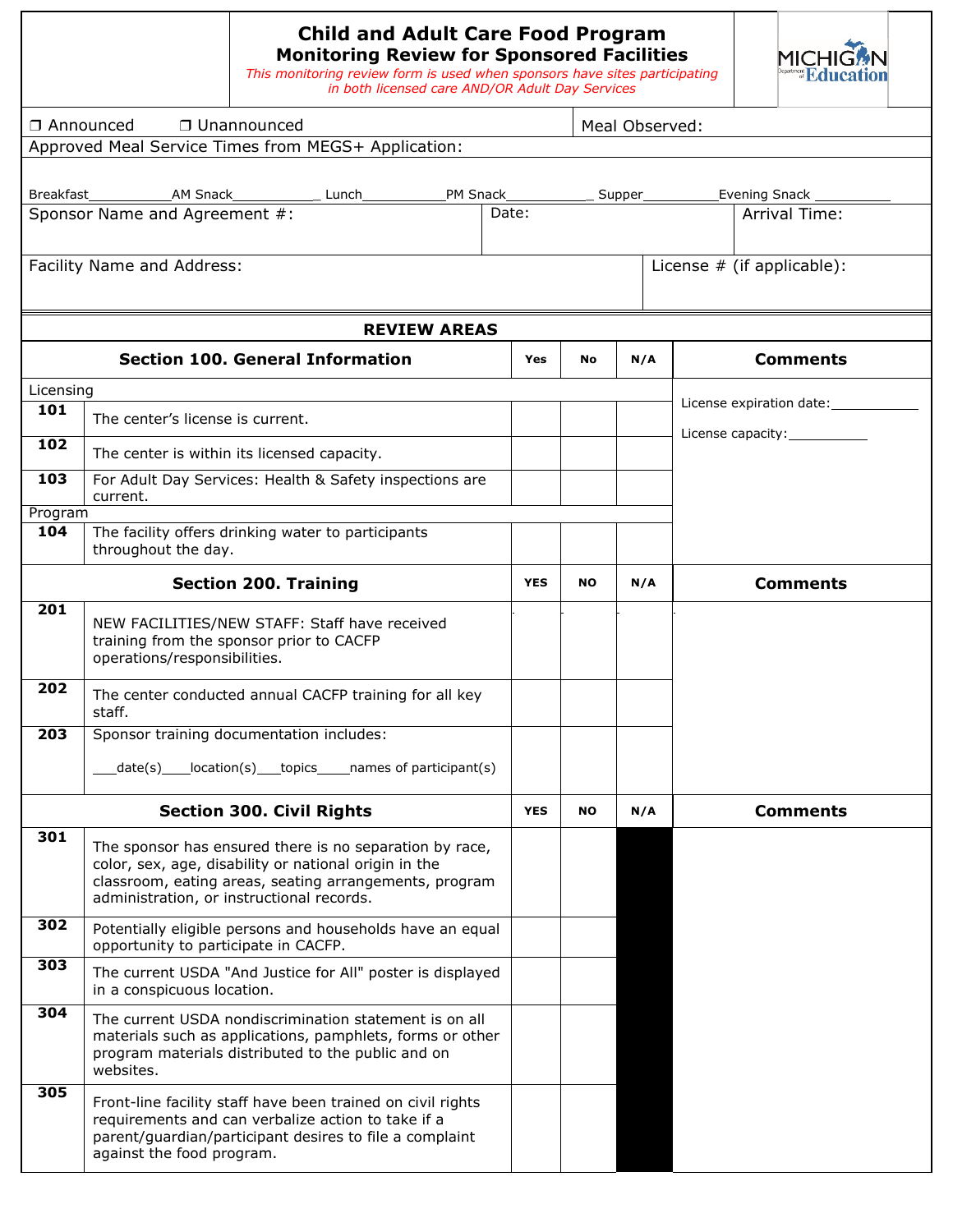|      | <b>Section 400. Records and Recordkeeping</b>                                                                                                                                                                                                                                                                                                                                                                                                      | <b>YES</b> | <b>NO</b> | N/A | <b>Comments</b> |
|------|----------------------------------------------------------------------------------------------------------------------------------------------------------------------------------------------------------------------------------------------------------------------------------------------------------------------------------------------------------------------------------------------------------------------------------------------------|------------|-----------|-----|-----------------|
| 401  | A daily count is maintained for all meals served to adults<br>who work in the program.                                                                                                                                                                                                                                                                                                                                                             |            |           |     |                 |
| 402  | The facility claims no more than 2 meals/1 snack or 1<br>meal/2 snacks per participant per day.<br>(Does not apply to emergency shelters or at-risk programs)                                                                                                                                                                                                                                                                                      |            |           |     |                 |
| 403  | Emergency Shelters only: The shelter claims no more<br>than 3 meals (breakfast, lunch, supper) or 2 meals/1<br>snack per participant per day.                                                                                                                                                                                                                                                                                                      |            |           |     |                 |
| 404  | At-Risk Programs: The program claims no more than one<br>snack and one meal per participant per day.                                                                                                                                                                                                                                                                                                                                               |            |           |     |                 |
| 405  | Meals are only claimed for a participant within the CACFP<br>age requirements:<br>12 years old or younger in licensed childcare<br>$\bullet$<br>facilities<br>15 years old or younger if the children are<br>$\bullet$<br>migrant<br>18 years old or younger for At-Risk programs<br>No age restrictions for persons with mental or<br>$\bullet$<br>physical handicaps enrolled in a facility serving a<br>majority of 18 years of age or younger. |            |           |     |                 |
| 406  | Facility daily attendance records are maintained.                                                                                                                                                                                                                                                                                                                                                                                                  |            |           |     |                 |
| 407  | Meal attendance is taken at the point of service.                                                                                                                                                                                                                                                                                                                                                                                                  |            |           |     |                 |
| 408  | Meal attendance records are available and up to date.                                                                                                                                                                                                                                                                                                                                                                                              |            |           |     |                 |
|      | <b>Section 500. Menus</b><br>Review the current menu and answer the following questions:                                                                                                                                                                                                                                                                                                                                                           | <b>Yes</b> | <b>No</b> | N/A | <b>Comments</b> |
| 501  | Menu(s) meet program requirements and include: month,<br>date and specific components.                                                                                                                                                                                                                                                                                                                                                             |            |           |     |                 |
| 502  | Menu(s) are available for meals claimed.                                                                                                                                                                                                                                                                                                                                                                                                           |            |           |     |                 |
| 502a | Infants (0-5 months, 6-11 months)<br>$\bullet$                                                                                                                                                                                                                                                                                                                                                                                                     |            |           |     |                 |
| 502b | Children 1 year of age or older<br>$\bullet$                                                                                                                                                                                                                                                                                                                                                                                                       |            |           |     |                 |
| 502c | For adults age 60 and older, functionally impaired                                                                                                                                                                                                                                                                                                                                                                                                 |            |           |     |                 |
| 503  | Nutritional labels and/or product formulation statements<br>have been verified to support meal pattern requirements.                                                                                                                                                                                                                                                                                                                               |            |           |     |                 |
| 504  | There is a procedure in place for site staff to record menu<br>substitutions. Provide simple explanation of procedure in<br>the comments.                                                                                                                                                                                                                                                                                                          |            |           |     |                 |
| 505  | 100% juice is limited to one meal/snack service per day,<br>even when serving different participants.                                                                                                                                                                                                                                                                                                                                              |            |           |     |                 |
| 506  | At least one serving of grains per day is whole grain or<br>whole grain-rich.                                                                                                                                                                                                                                                                                                                                                                      |            |           |     |                 |
| 507  | Grain based desserts are not served as creditable<br>components at meals/snacks.                                                                                                                                                                                                                                                                                                                                                                   |            |           |     |                 |
| 508  | A meat/meat alternate was not served more than 3x<br>weekly to replace the entire grain component at<br>breakfast.                                                                                                                                                                                                                                                                                                                                 |            |           |     |                 |
| 509  | Yogurt contains no more than 23 grams of sugar per 6<br>ounces.                                                                                                                                                                                                                                                                                                                                                                                    |            |           |     |                 |
| 510  | Breakfast cereals contain no more than 6 grams of sugar<br>per dry ounce.                                                                                                                                                                                                                                                                                                                                                                          |            |           |     |                 |
| 511  | At lunch and supper at least 1 vegetable and 1 fruit or 2<br>vegetables are served.                                                                                                                                                                                                                                                                                                                                                                |            |           |     |                 |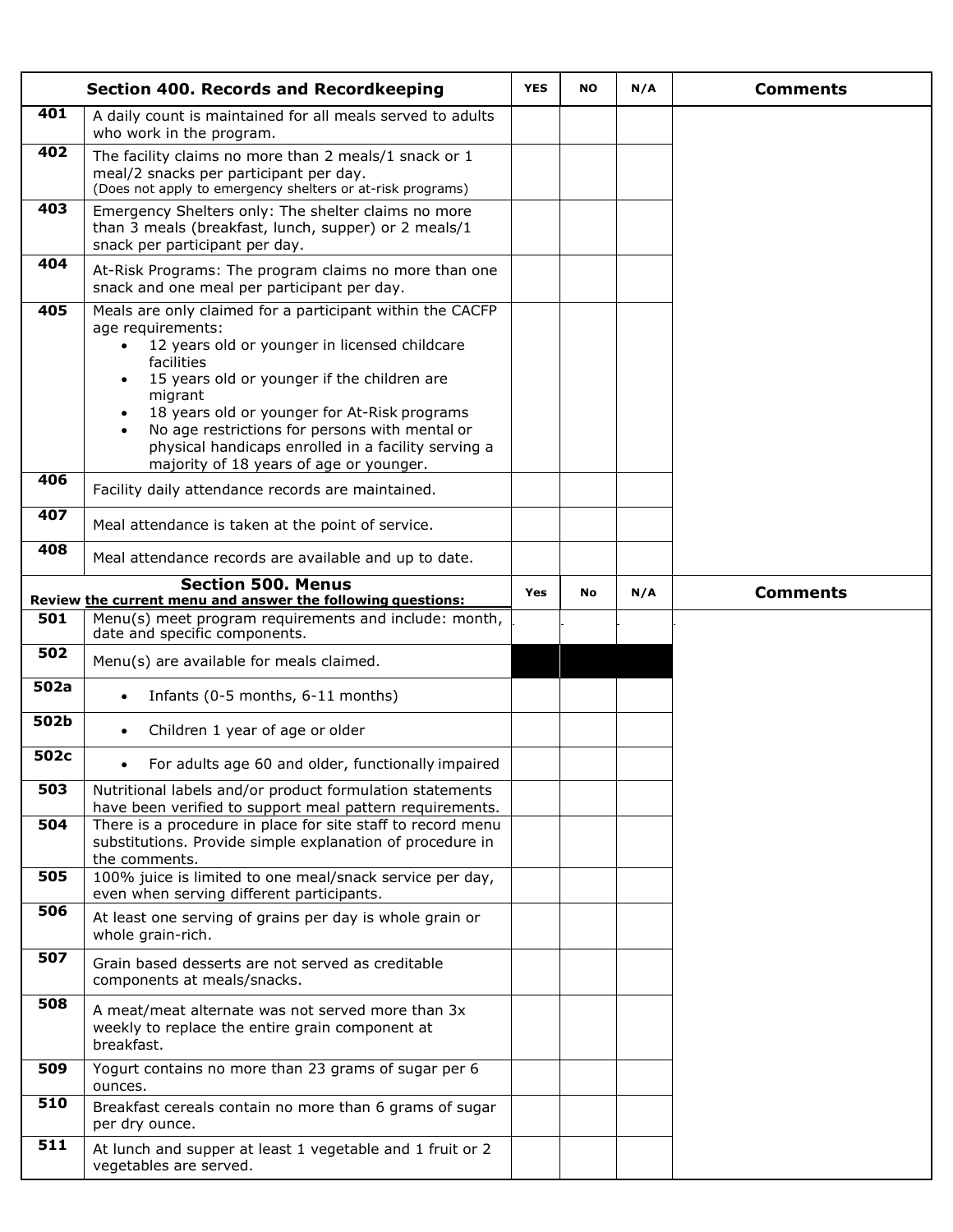|     | <b>Section 500. Menus (Continued)</b>                                                                                                              | <b>Yes</b> | <b>No</b> | N/A | <b>Comments</b> |
|-----|----------------------------------------------------------------------------------------------------------------------------------------------------|------------|-----------|-----|-----------------|
| 512 | Unflavored whole milk is served to children ages 1-2<br>years old.                                                                                 |            |           |     |                 |
| 513 | Unflavored low-fat milk is served to children ages 2-5<br>years old.                                                                               |            |           |     |                 |
| 514 | CACFP Request for Special Dietary Needs<br>Accommodations forms are available to participants with<br>medical or other special dietary needs.      |            |           |     |                 |
| 515 | CACFP Request for Fluid Milk Substitution Request forms<br>are available to participants receiving nutritionally<br>equivalent milk substitutions. |            |           |     |                 |
| 516 | The facility offers formula and developmentally<br>appropriate foods to infants.                                                                   |            |           |     |                 |
| 517 | An Infant Formula/Food Sign-off form is on file for each<br>child when the parent provides formula, breast milk or<br>infant foods.                |            |           |     |                 |

|                            | <b>Section 600. Meal Observation</b>                                           |                                    |        |       |                                       |        |                                                |                                    |  |  |  |  |  |  |  |
|----------------------------|--------------------------------------------------------------------------------|------------------------------------|--------|-------|---------------------------------------|--------|------------------------------------------------|------------------------------------|--|--|--|--|--|--|--|
| Check meal observed:       |                                                                                | <b>Breakfast</b><br>$\blacksquare$ | $\Box$ | Lunch | - 1                                   | Supper | Snack<br>П.                                    | (specify)                          |  |  |  |  |  |  |  |
| 601                        | Age 1 and older                                                                |                                    |        |       |                                       |        | Infants                                        |                                    |  |  |  |  |  |  |  |
| <b>Required Components</b> |                                                                                | Specific Food Items                |        |       | Required Components                   |        | $0-5$ months<br>specific food items            | 6-11 months<br>specific food items |  |  |  |  |  |  |  |
|                            | Milk                                                                           |                                    |        |       | Iron-fortified<br>formula/Breast Milk |        |                                                |                                    |  |  |  |  |  |  |  |
|                            | *Iron-fortified Infant Cereal<br>Meat/Meat Alternate<br>or Meat/Meat Alternate |                                    |        |       |                                       |        |                                                |                                    |  |  |  |  |  |  |  |
|                            | Vegetable                                                                      |                                    |        |       | *Vegetable/Fruit                      |        |                                                |                                    |  |  |  |  |  |  |  |
|                            | Fruit or 2 <sup>nd</sup> Vegetable (lunch<br>and supper only)                  |                                    |        |       | *Grain                                |        |                                                |                                    |  |  |  |  |  |  |  |
|                            | Grain                                                                          |                                    |        |       | Other                                 |        |                                                |                                    |  |  |  |  |  |  |  |
|                            | 2 <sup>nd</sup> Grain<br>(Adult Day Services only)                             |                                    |        |       |                                       |        | *Items required as developmentally appropriate |                                    |  |  |  |  |  |  |  |
|                            | Other                                                                          |                                    |        |       |                                       |        |                                                |                                    |  |  |  |  |  |  |  |

| Record the number of participants observed at meal service: |  |  |                 |
|-------------------------------------------------------------|--|--|-----------------|
| Room                                                        |  |  | <b>Comments</b> |
| Participants                                                |  |  |                 |
| Program Adults                                              |  |  |                 |
| Point of Service                                            |  |  |                 |
| Variety of Milk                                             |  |  |                 |

☐ Check this box if there are more than 4 classrooms you are observing. Complete the additional Classroomworksheet.

Notes about meal service observation: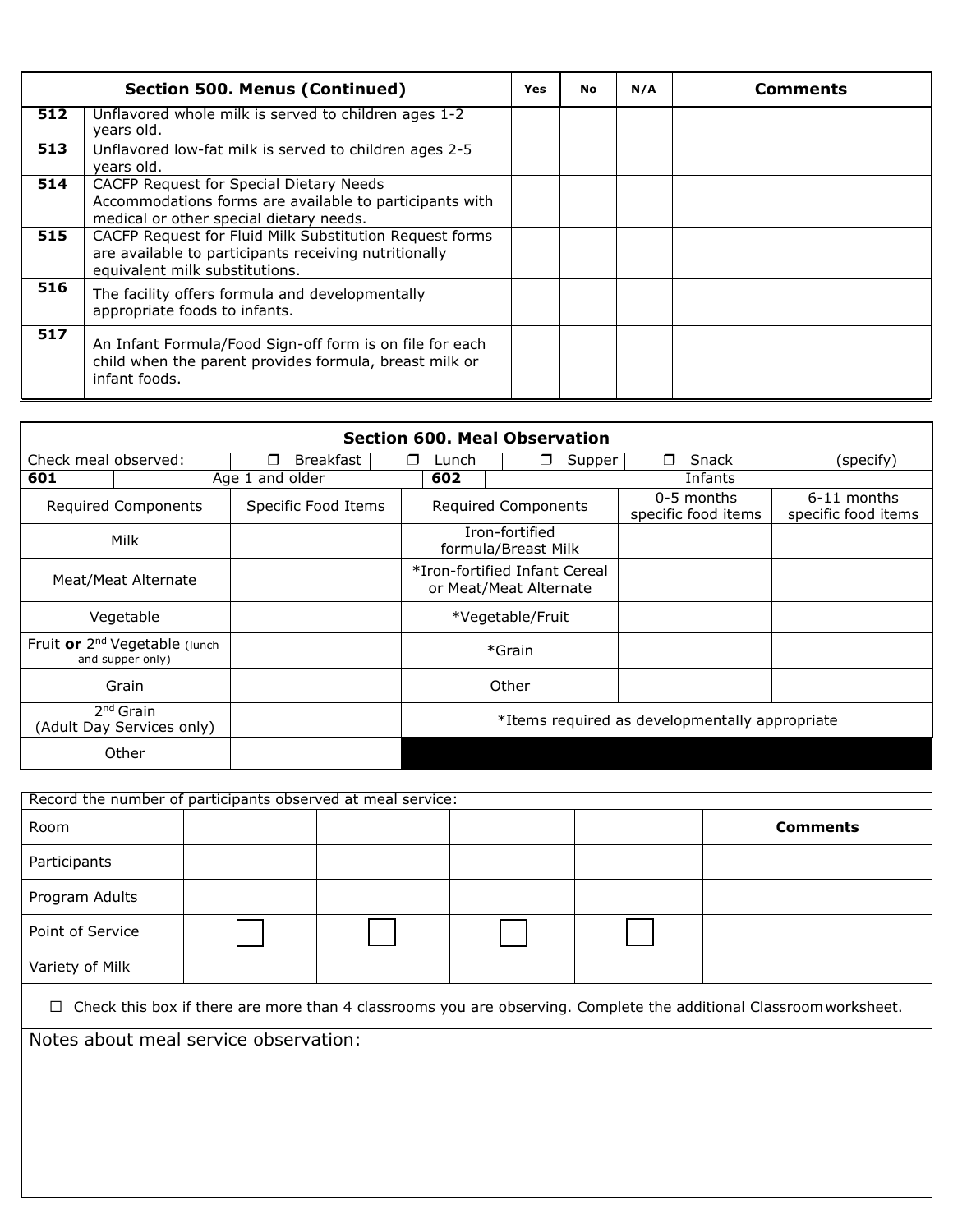|      | <b>Section 600. Meal Observation (continued)</b>                                                                                                                                                                                                                                                                                                                                                       | <b>YES</b> | <b>NO</b> | N/A | <b>Comments</b>                                                                                                                                                                                                                                         |
|------|--------------------------------------------------------------------------------------------------------------------------------------------------------------------------------------------------------------------------------------------------------------------------------------------------------------------------------------------------------------------------------------------------------|------------|-----------|-----|---------------------------------------------------------------------------------------------------------------------------------------------------------------------------------------------------------------------------------------------------------|
|      | Based on the meal(s)/snack(s) observed:                                                                                                                                                                                                                                                                                                                                                                |            |           |     |                                                                                                                                                                                                                                                         |
| 603  | Minimum portion served met meal/snack requirements for<br>age groups. If no, the meal/snack cannot be claimed.                                                                                                                                                                                                                                                                                         |            |           |     |                                                                                                                                                                                                                                                         |
| 604  | Procedures are in place to ensure minimum portions are<br>served. Please explain in comments.<br>Ex. measuring cups, single serve portions, productions<br>records, etc.                                                                                                                                                                                                                               |            |           |     | List procedure(s) used at site to<br>ensure minimum portions are<br>served:                                                                                                                                                                             |
| 605  | Meal/snack served met the appropriate meal pattern for<br>food components and for age served. If no, the meal<br>cannot be claimed.                                                                                                                                                                                                                                                                    |            |           |     |                                                                                                                                                                                                                                                         |
| 606  | Meal/snack served was the same as indicated on posted<br>menu for the day.                                                                                                                                                                                                                                                                                                                             |            |           |     | menu location:                                                                                                                                                                                                                                          |
| 606b | If no, the change was documented.                                                                                                                                                                                                                                                                                                                                                                      |            |           |     |                                                                                                                                                                                                                                                         |
| 607  | The meal/snack served is within the approved meal service<br>times approved in the MEGS+ application.                                                                                                                                                                                                                                                                                                  |            |           |     |                                                                                                                                                                                                                                                         |
| 608  | Meal attendance was taken at the point of service during<br>meal observed. If no, the meal cannot be claimed.                                                                                                                                                                                                                                                                                          |            |           |     |                                                                                                                                                                                                                                                         |
| 609  | Was the appropriate variety of milk served to each age<br>group?                                                                                                                                                                                                                                                                                                                                       |            |           |     |                                                                                                                                                                                                                                                         |
|      | Birth to age 1: formula or breast milk<br>$\bullet$                                                                                                                                                                                                                                                                                                                                                    |            |           |     |                                                                                                                                                                                                                                                         |
|      | Children age 1-2: Unflavored whole milk<br>$\bullet$                                                                                                                                                                                                                                                                                                                                                   |            |           |     |                                                                                                                                                                                                                                                         |
|      | Children 2-5: Unflavored 1%, 1/2%, or fat free<br>$\bullet$<br>(skim)                                                                                                                                                                                                                                                                                                                                  |            |           |     |                                                                                                                                                                                                                                                         |
|      | Children 6 and older: Unflavored or flavored 1%,<br>1/2% or fat free (skim)                                                                                                                                                                                                                                                                                                                            |            |           |     |                                                                                                                                                                                                                                                         |
| 610  | At-Risk After School programs: Offer vs. serve option used<br>correctly.<br>(At-Risk and Adult Day Service Programs Only)                                                                                                                                                                                                                                                                              |            |           |     |                                                                                                                                                                                                                                                         |
|      | <b>Section 700. Health and Safety</b>                                                                                                                                                                                                                                                                                                                                                                  | <b>YES</b> | <b>NO</b> | N/A | <b>Comments</b>                                                                                                                                                                                                                                         |
| 701  | Were imminent threats to the health and safety of<br>participants observed? If a threat was observed, describe<br>in comments. Immediately notify the appropriate state of<br>local licensing and health authorities and take action that is<br>consistent with the recommendations and requirements of<br>those authorities. Attach documentation of the agency<br>contacted and the date of contact. |            |           |     | Description required within facility<br>review form.                                                                                                                                                                                                    |
|      | <b>Section 800. Enrollment</b><br>(not applicable for At-Risk programs and emergency shelters)                                                                                                                                                                                                                                                                                                         | <b>YES</b> | <b>NO</b> | N/A | <b>Comments</b>                                                                                                                                                                                                                                         |
|      | If not applicable, check N/A and skip this section                                                                                                                                                                                                                                                                                                                                                     |            |           |     |                                                                                                                                                                                                                                                         |
| 801  | Current enrollment documentation is on file for each<br>participant.                                                                                                                                                                                                                                                                                                                                   |            |           |     |                                                                                                                                                                                                                                                         |
| 802  | Enrollment forms are updated annually.                                                                                                                                                                                                                                                                                                                                                                 |            |           |     |                                                                                                                                                                                                                                                         |
| 803  | Enrollment forms contain:<br>• Participant Name<br>• Dated participant, parent, or legal guardian's signature<br>• Normal days and hours in care<br>• Meals normally received while in care<br>Explain in comments if a form requirement is missing.                                                                                                                                                   |            |           |     | poster_pamphlet_letter<br>other: when the control of the control of the control of the control of the control of the control of the control of the control of the control of the control of the control of the control of the control of the control of |
| 804  | Are enrolled participants informed of WIC benefits? If yes,<br>provide how they are informed in the comments section.                                                                                                                                                                                                                                                                                  |            |           |     |                                                                                                                                                                                                                                                         |
| 805  | The Parent Information Sheet is distributed to enrolled<br>participants.                                                                                                                                                                                                                                                                                                                               |            |           |     |                                                                                                                                                                                                                                                         |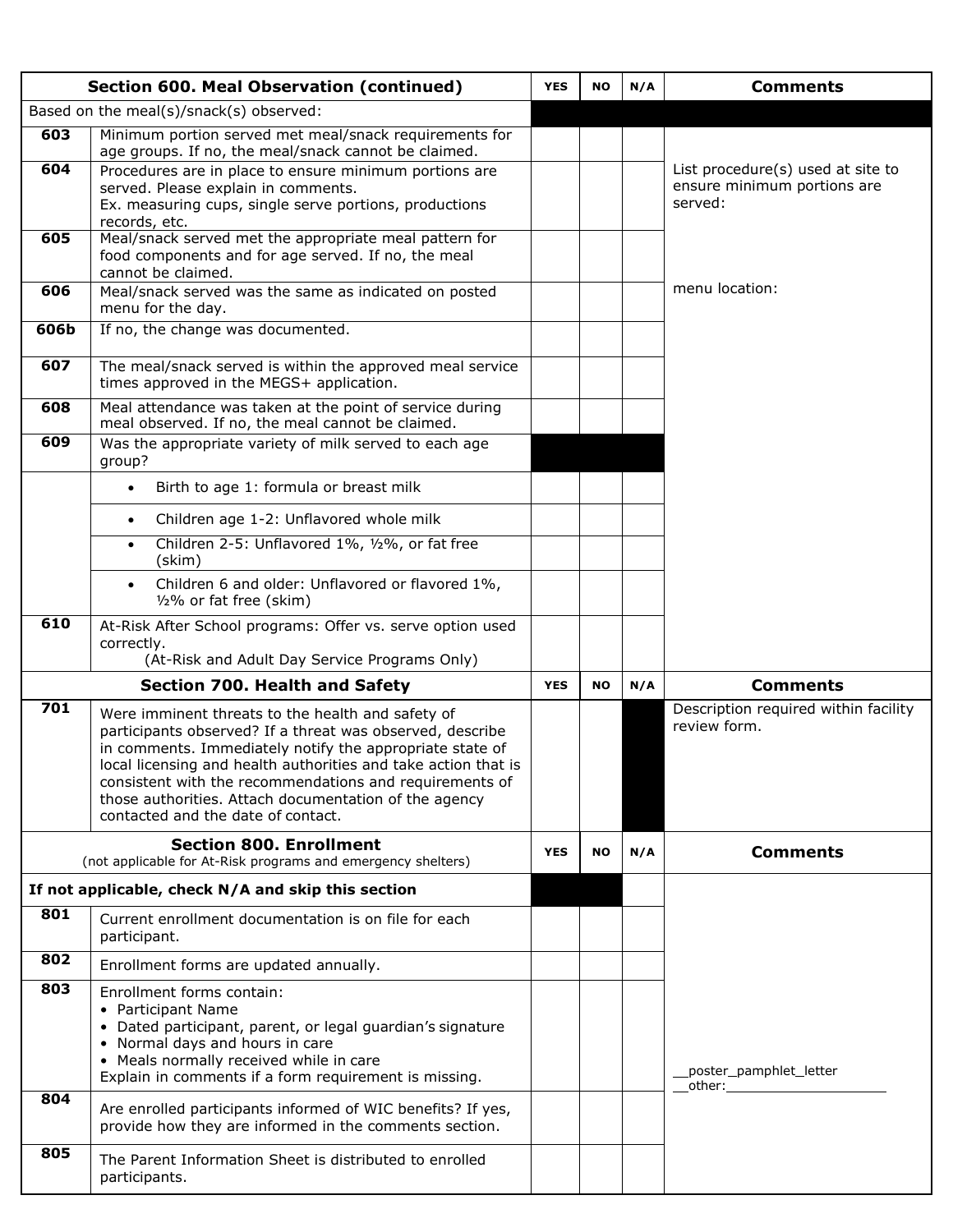|     | <b>Section 900. Meal Count Reconciliation</b>                                                                                                                                                                                                                                                                                                                                                                                                                                                                                                                                                                                                     | <b>YES</b> | <b>NO</b> | N/A | <b>Comments</b> |  |  |  |  |  |  |  |
|-----|---------------------------------------------------------------------------------------------------------------------------------------------------------------------------------------------------------------------------------------------------------------------------------------------------------------------------------------------------------------------------------------------------------------------------------------------------------------------------------------------------------------------------------------------------------------------------------------------------------------------------------------------------|------------|-----------|-----|-----------------|--|--|--|--|--|--|--|
|     | Select which Five-Day was completed for this monitoring review:                                                                                                                                                                                                                                                                                                                                                                                                                                                                                                                                                                                   |            |           |     |                 |  |  |  |  |  |  |  |
|     | Complete the Five-Day Aggregate Reconciliation form to determine whether the reported meal counts are<br>consistent with daily attendance and enrollment for all meal types for the selected five-day operating<br>period.<br>**Pick either the 5 previous days of consecutive food service from the monitoring review or 5 consecutive<br>days from the previous month**                                                                                                                                                                                                                                                                         |            |           |     |                 |  |  |  |  |  |  |  |
|     | Complete the Five-Day Meal Count Reconciliation-Attachment A form if meal counts cannot be reconciled<br>with enrollment or attendance data easily (too many classrooms at the facility) OR there are unexplained<br>discrepancies. Select a random sample of at least 10% of the total enrollment, with a minimum of five<br>participants to reconcile. This alternate reconciliation can only be done if there are enrollment documents<br>and the meal attendance is taken by participant name.<br>**Pick either the 5 previous days of consecutive food service from the monitoring review or 5 consecutive<br>days from the previous month** |            |           |     |                 |  |  |  |  |  |  |  |
|     | Total enrollment: 10% or 5, whichever is greater: ______                                                                                                                                                                                                                                                                                                                                                                                                                                                                                                                                                                                          |            |           |     |                 |  |  |  |  |  |  |  |
|     | If enrollment is higher than 70 participants, the Five-Day Meal Count Reconciliation-Attachment A, found<br>on the CACFP website must be used, instead of the Attachment A below. This has additional participant<br>name fields that would be required to be completed.                                                                                                                                                                                                                                                                                                                                                                          |            |           |     |                 |  |  |  |  |  |  |  |
| 901 | Enrollment, daily center attendance, and meal attendance<br>reconcile. If there are discrepancies between the number of<br>participants present and the number of participants<br>claimed, explain.                                                                                                                                                                                                                                                                                                                                                                                                                                               |            |           |     |                 |  |  |  |  |  |  |  |
| 902 | Compare the number of participants present during the<br>meal observation to the number of meals claimed during<br>the five days in the reconciliation. Do the numbers<br>compare? If not, is there a reasonable explanation?                                                                                                                                                                                                                                                                                                                                                                                                                     |            |           |     |                 |  |  |  |  |  |  |  |
|     | **A 5-Day Meal Count Reconciliation (Aggregate and/or Attachment A) is required at each site monitoring review**                                                                                                                                                                                                                                                                                                                                                                                                                                                                                                                                  |            |           |     |                 |  |  |  |  |  |  |  |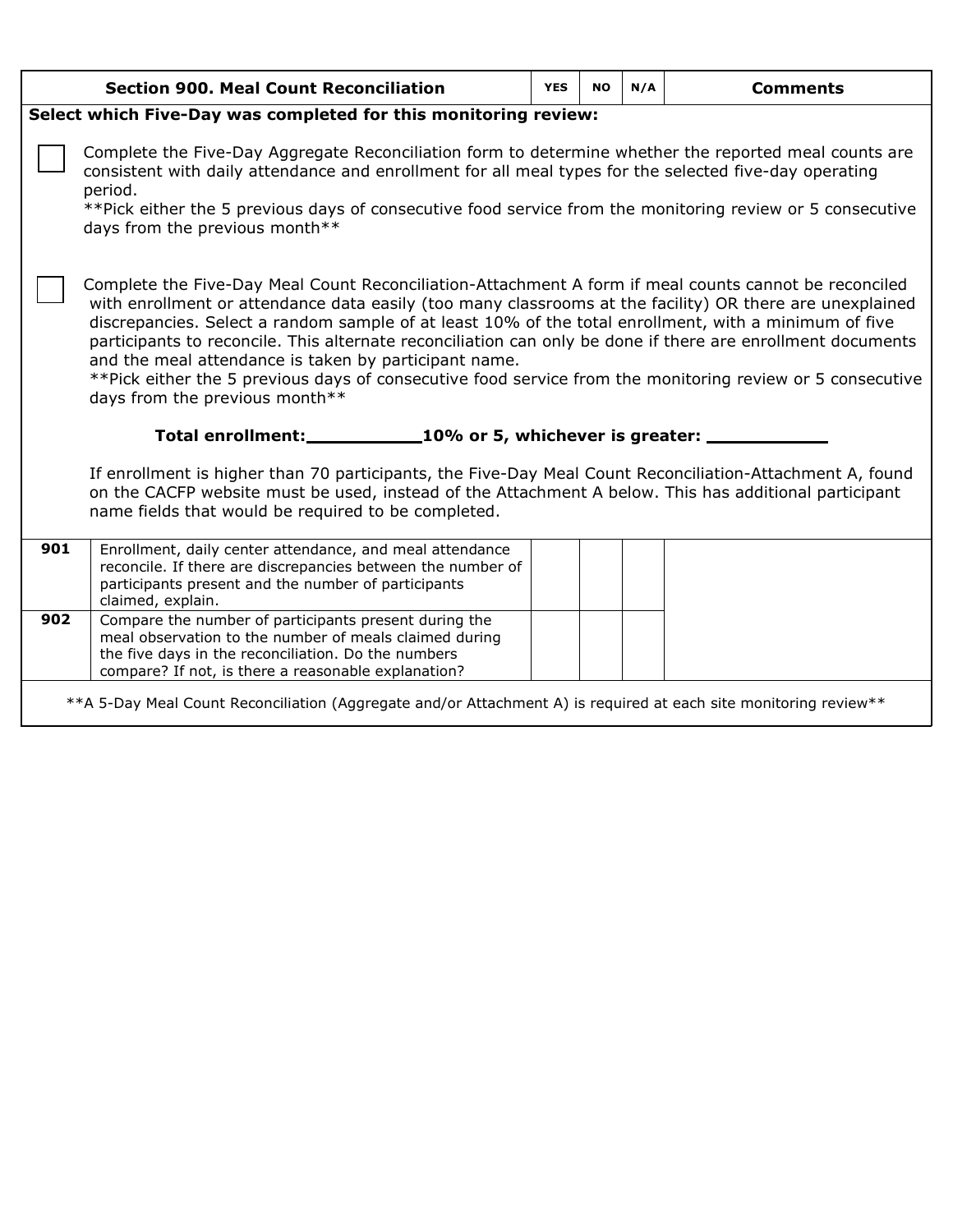| <b>Section 1000. Previous Reviews and Findings</b><br>1001<br>There were findings from previous review. If yes, list:<br><b>Previous findings:</b><br>1002<br>Finding from previous review were corrected.<br>1003<br>staff?<br><b>Comments:</b><br>No Finding(s) |  |  | N/A | <b>Comments</b>                                           |
|-------------------------------------------------------------------------------------------------------------------------------------------------------------------------------------------------------------------------------------------------------------------|--|--|-----|-----------------------------------------------------------|
|                                                                                                                                                                                                                                                                   |  |  |     |                                                           |
|                                                                                                                                                                                                                                                                   |  |  |     |                                                           |
|                                                                                                                                                                                                                                                                   |  |  |     |                                                           |
| Has there been a change to the institution's administrative                                                                                                                                                                                                       |  |  |     |                                                           |
| *Attach any documentation/procedures put in place to correct findings.                                                                                                                                                                                            |  |  |     |                                                           |
| Technical Assistance provided to staff                                                                                                                                                                                                                            |  |  |     | Corrective action by site is required                     |
|                                                                                                                                                                                                                                                                   |  |  |     | _Date: _________________<br>Departure Time: _____________ |
|                                                                                                                                                                                                                                                                   |  |  |     |                                                           |
| Monitoring Review form has been checked for completeness by: ________________________________Date: ___________                                                                                                                                                    |  |  |     |                                                           |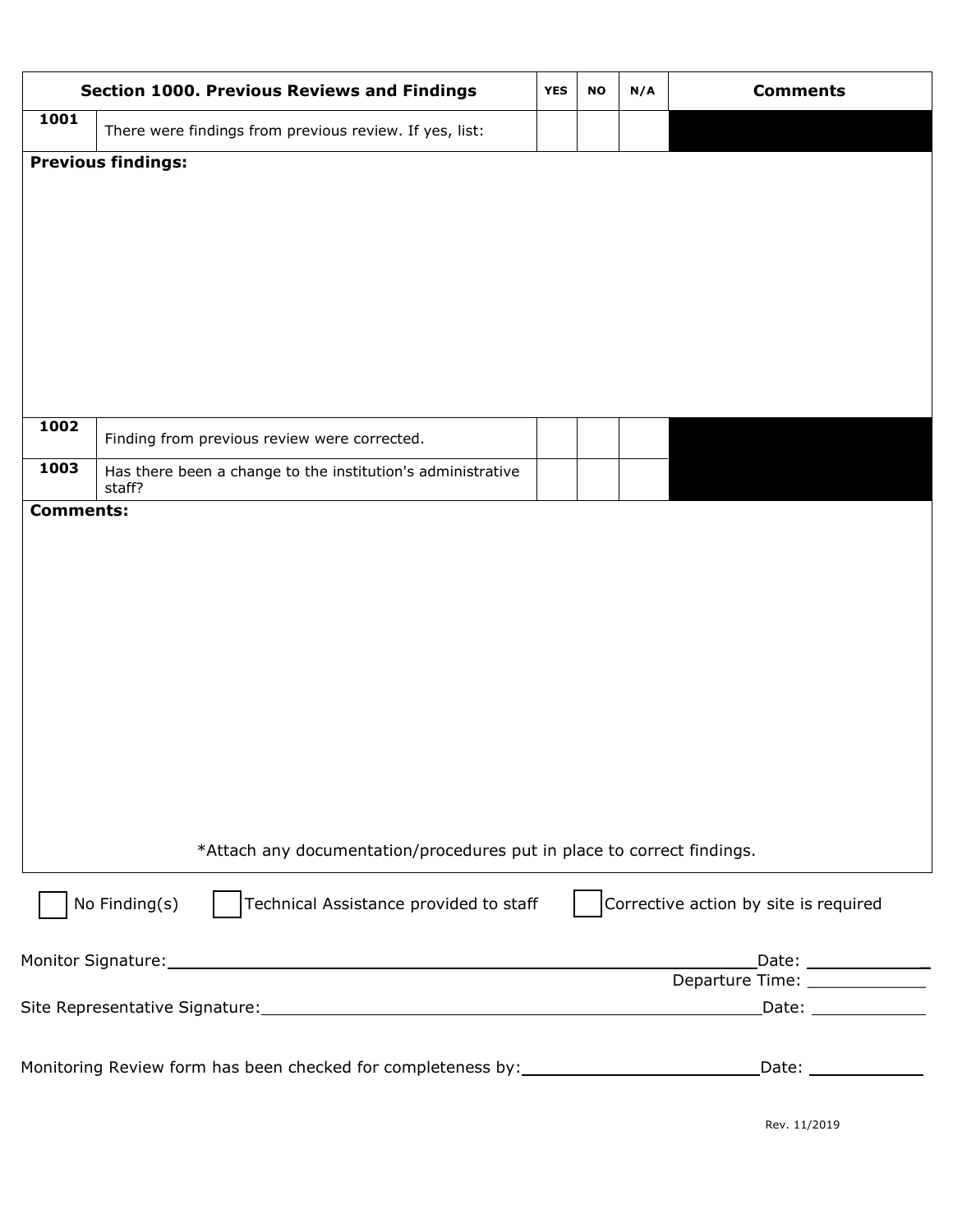## Five-Day Aggregate Reconciliation

Instructions:

 Complete each field in chart below. The site's total enrollment includes all participants who have documentation of enrollment at the site and have attended at least once during the current month.

 The monitor will complete the fields for the meal viewed on the day of the monitoring review. If no meal is observed during the monitoring review, complete the fields with the meal served closest to the time of review. To complete the five-day reconciliation chart, review the previous 5 consecutive days of programming where food service was provided (DO NOT include the day of the monitoring review). List the total number of children  in attendance (daily/program) under *# of participants in attendance*, and the total number of children marked for a specific meal under each meal count (MC).

 Note whether there are discrepancies and provide detail in Section 800 of the review form. If discrepancies are identified and there are not verifiable explanations, a Five-Day Reconciliation (Attachment A) MUST be completed.

| <b>Sponsor Name:</b> |                                    |                            |                    |           |                     |                     | Agreement #:        |                   |                              |
|----------------------|------------------------------------|----------------------------|--------------------|-----------|---------------------|---------------------|---------------------|-------------------|------------------------------|
|                      |                                    |                            |                    |           |                     |                     |                     |                   |                              |
| Provider Name:       |                                    |                            |                    |           | License #:          |                     |                     | License Capacity: |                              |
|                      | <b>Site's Total Enrollment:</b>    | <b>Observed Meal Date:</b> |                    |           | Observed Meal Type: |                     | Attendance          | Monitor MC        | Site MC                      |
|                      |                                    |                            |                    |           |                     |                     |                     |                   |                              |
|                      |                                    |                            |                    | Lunch     |                     |                     |                     |                   |                              |
| Date                 | # of participants<br>in attendance | Breakfast<br>MC            | A.M. Snack<br>$MC$ | <b>MC</b> | P.M. Snack<br>$MC$  | Supper<br><b>MC</b> | Evening<br>Snack MC |                   | Discrepancies                |
|                      |                                    |                            |                    |           |                     |                     |                     | Yes               | No                           |
|                      |                                    |                            |                    |           |                     |                     |                     | $\bigcap$ Yes     | No                           |
|                      |                                    |                            |                    |           |                     |                     |                     | Yes               | $\operatorname{\mathsf{No}}$ |
|                      |                                    |                            |                    |           |                     |                     |                     | Yes               | No                           |
|                      |                                    |                            |                    |           |                     |                     |                     | Yes               | $\mathsf{No}$                |
|                      | Discrepancies/Disallowances:       |                            |                    |           |                     |                     |                     |                   |                              |
|                      |                                    |                            |                    |           |                     |                     |                     |                   |                              |
|                      |                                    |                            |                    |           |                     |                     |                     |                   |                              |
|                      |                                    |                            |                    |           |                     |                     |                     |                   |                              |
|                      |                                    |                            |                    |           |                     |                     |                     |                   |                              |
|                      |                                    |                            |                    |           |                     |                     |                     |                   |                              |
|                      |                                    |                            |                    |           |                     |                     |                     |                   |                              |
|                      |                                    |                            |                    |           |                     |                     |                     |                   |                              |
|                      |                                    |                            |                    |           |                     |                     |                     |                   |                              |
|                      |                                    |                            |                    |           |                     |                     |                     |                   |                              |
|                      |                                    |                            |                    |           |                     |                     |                     |                   |                              |
|                      |                                    |                            |                    |           |                     |                     |                     |                   |                              |